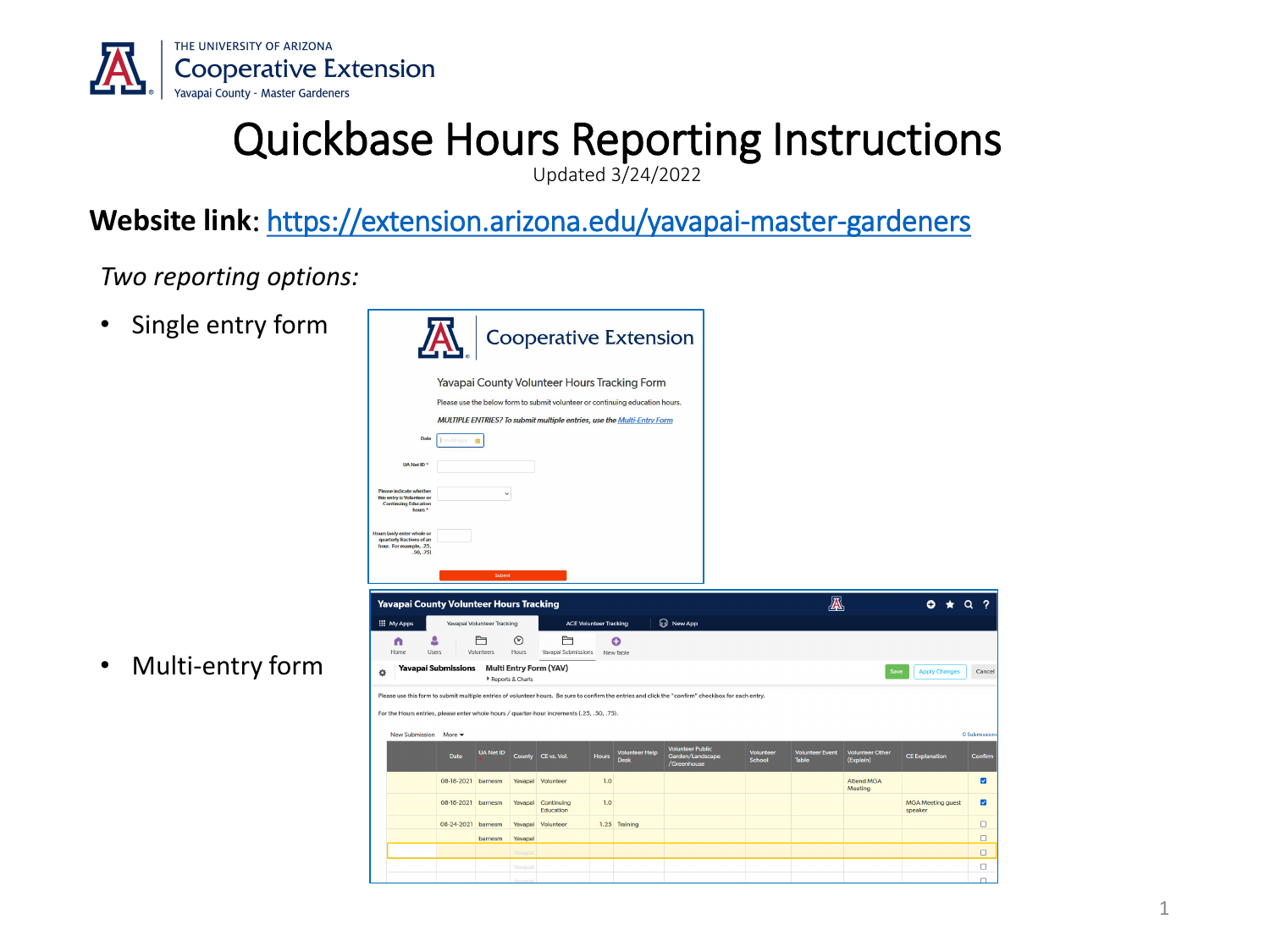## Single Entry Form

|                                                                                                                   | <b>Cooperative Extension</b>                                                          |  |
|-------------------------------------------------------------------------------------------------------------------|---------------------------------------------------------------------------------------|--|
|                                                                                                                   | <b>Yavapai County Volunteer Hours Tracking Form</b>                                   |  |
|                                                                                                                   | Please use the below form to submit volunteer or continuing education hours.          |  |
|                                                                                                                   | <b>MULTIPLE ENTRIES? To submit multiple entries, use the Multi-Entry Form</b>         |  |
| <b>Date</b>                                                                                                       | <b>Enter date of activity</b><br>mm-dd-yyyy                                           |  |
| UA Net ID <sup>*</sup>                                                                                            | Enter NetID (found in right column on MGA directory,                                  |  |
| <b>Please indicate whether</b><br>this entry is Volunteer or<br><b>Continuing Education</b><br>hours <sup>*</sup> | password not required)<br>3) Select Volunteer or Continuing Education<br>$\checkmark$ |  |
| Hours (only enter whole or<br>quarterly fractions of an<br>hour. For example, .25,<br>.50, .75)                   |                                                                                       |  |
|                                                                                                                   | <b>Submit</b>                                                                         |  |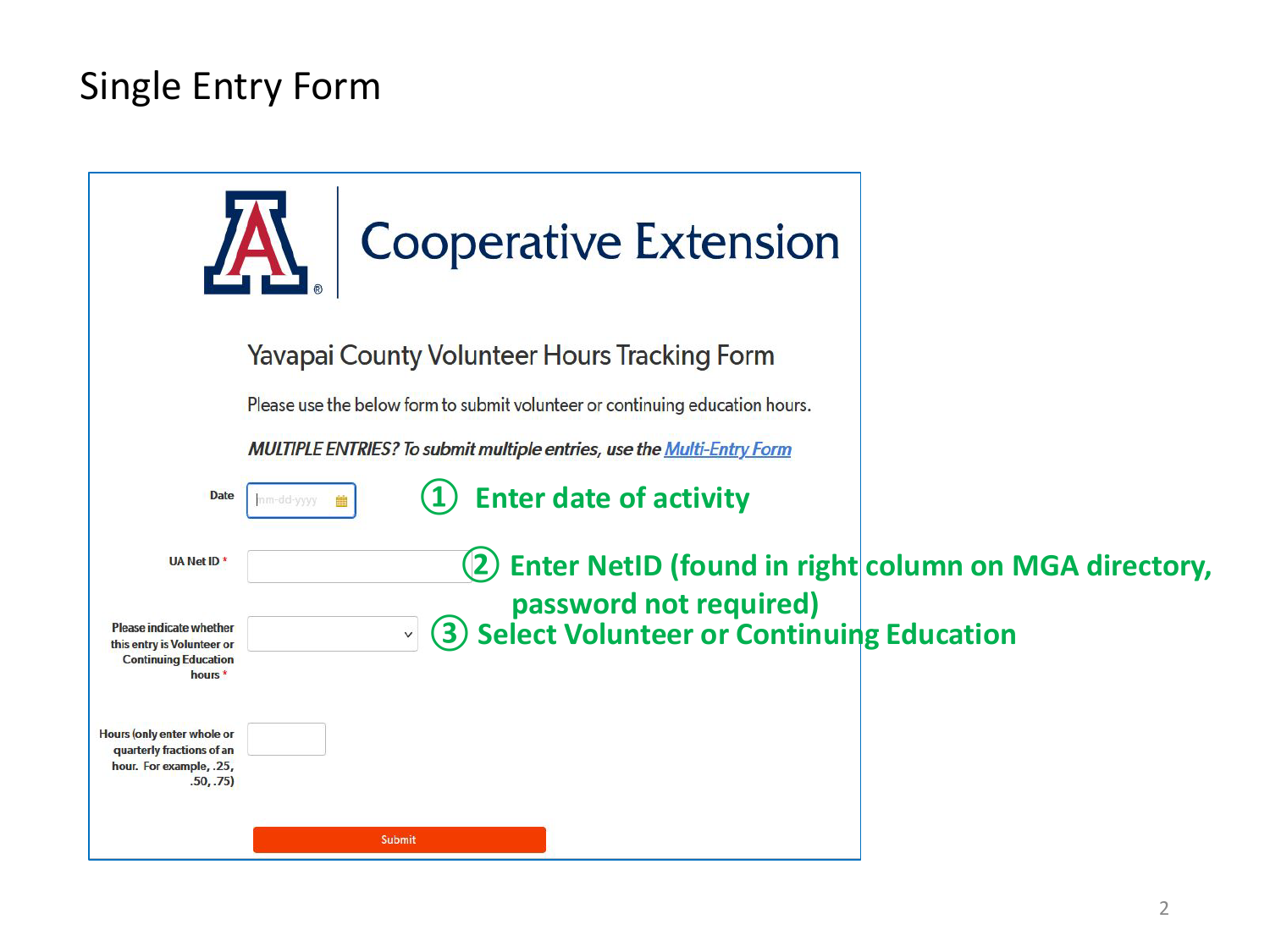## Single Entry Form continued



#### Yavapai County Volunteer Hours Tracking Form

Please use the below form to submit volunteer or continuing education hours.

MULTIPLE ENTRIES? To submit multiple entries, use the Multi-Entry Form

| <b>Date</b>                                                                                 | nm-dd-yyyy |                                  |                                    |              |                                                               |
|---------------------------------------------------------------------------------------------|------------|----------------------------------|------------------------------------|--------------|---------------------------------------------------------------|
| UA Net ID <sup>*</sup>                                                                      |            |                                  |                                    |              |                                                               |
| <b>Please indicate whether</b><br>this entry is Volunteer or<br><b>Continuing Education</b> | Volunteer  | <b>Help Desk</b>                 |                                    |              |                                                               |
| hours <sup>*</sup>                                                                          |            |                                  | Public Garden/Landscape/Greenhouse |              |                                                               |
|                                                                                             |            | School                           |                                    |              | (4) Selecting "Volunteer" will give these options; select one |
| <b>Hours (only enter whole or</b>                                                           |            | Event Table (eg Farmer's Market) |                                    |              |                                                               |
| quarterly fractions of an<br>hour. For example, .25,                                        |            | Other                            |                                    |              |                                                               |
| .50, .75)                                                                                   |            |                                  |                                    |              |                                                               |
|                                                                                             |            |                                  |                                    | $\checkmark$ |                                                               |
|                                                                                             |            | Submit                           |                                    |              |                                                               |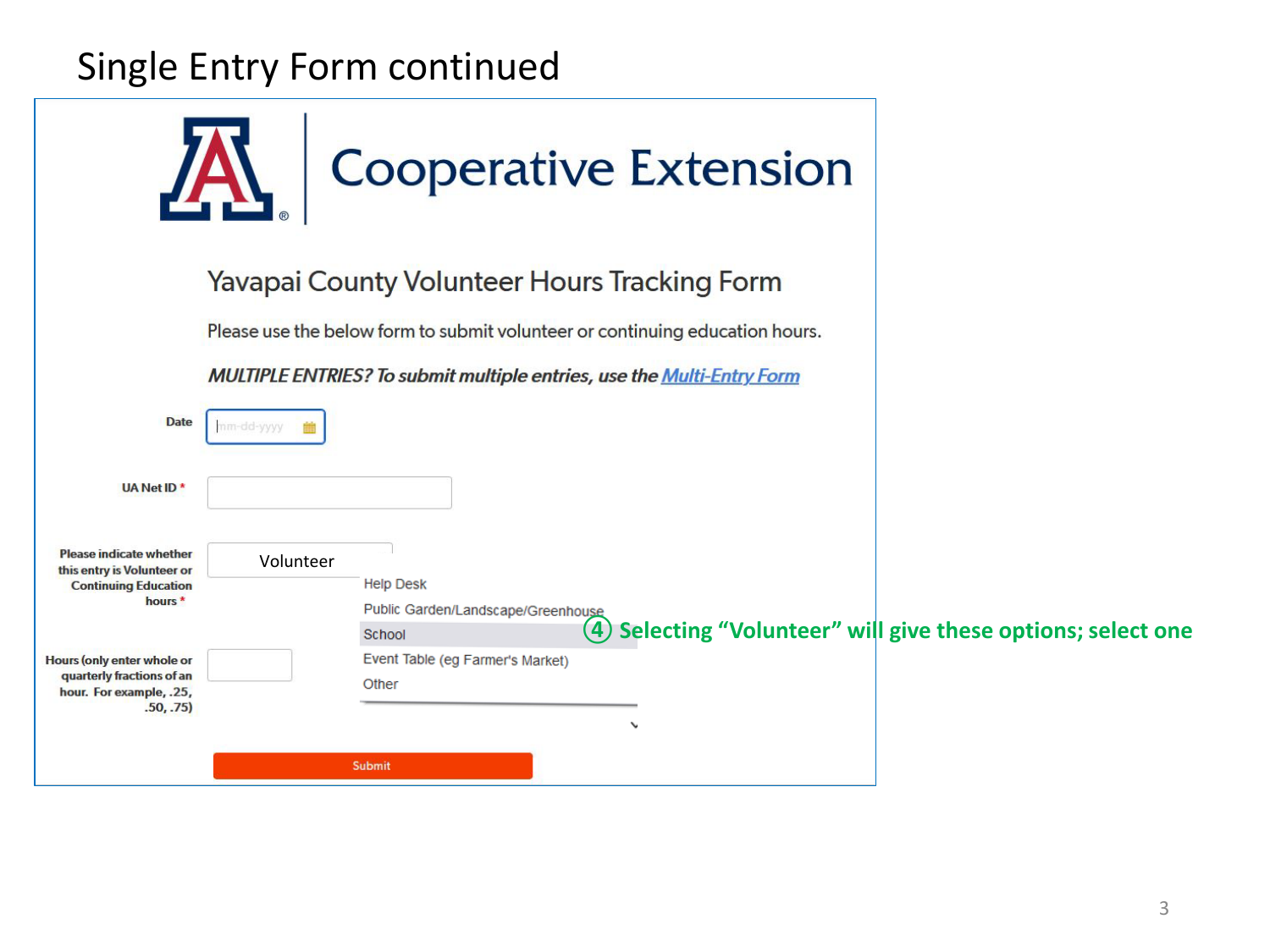#### Single Entry Form continued

|                                                                                                                   | <b>Cooperative Extension</b>                                                  |
|-------------------------------------------------------------------------------------------------------------------|-------------------------------------------------------------------------------|
|                                                                                                                   | Yavapai County Volunteer Hours Tracking Form                                  |
|                                                                                                                   | Please use the below form to submit volunteer or continuing education hours.  |
|                                                                                                                   | <b>MULTIPLE ENTRIES? To submit multiple entries, use the Multi-Entry Form</b> |
|                                                                                                                   | <b>Date</b><br>mm-dd-yyyy                                                     |
| UA Net ID <sup>*</sup>                                                                                            |                                                                               |
| <b>Please indicate whether</b><br>this entry is Volunteer or<br><b>Continuing Education</b><br>hours <sup>*</sup> | <b>Volunteer</b><br>$\checkmark$                                              |
| lours (only enter whole or<br>quarterly fractions of an<br>hour. For example, .25,<br>.50, .75)                   | 2.25<br><b>Example of Volunteer entries</b><br>5                              |
| <b>Yavapai Categories</b>                                                                                         | Public Garden/Landscape/Greenhouse<br>$\check{ }$                             |
| <b>Volunteer Public</b><br>Garden/Landscape<br>/Greenhouse                                                        | Sharllot Hall rose garden<br><b>Click Submit;</b><br>(6)                      |
|                                                                                                                   | you will receive an email confirmation<br><b>Submit</b>                       |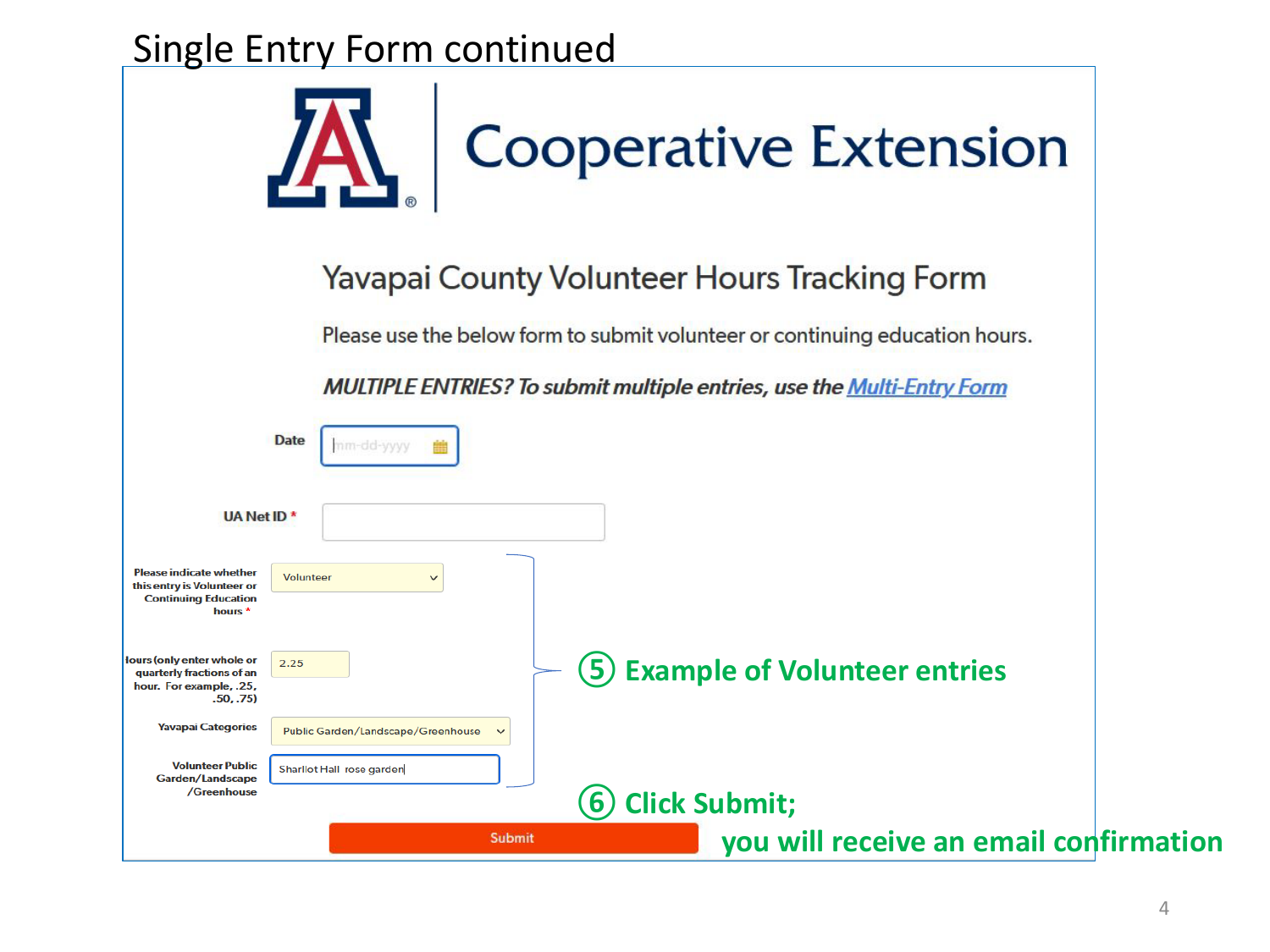## Multiple Entries – 2 options for accessing the form

|                                                                                                                   | <b>Cooperative Extension</b>                                                  |                                             |
|-------------------------------------------------------------------------------------------------------------------|-------------------------------------------------------------------------------|---------------------------------------------|
|                                                                                                                   | <b>Yavapai County Volunteer Hours Tracking Form</b>                           |                                             |
|                                                                                                                   | Please use the below form to submit volunteer or continuing education hours.  |                                             |
|                                                                                                                   | <b>MULTIPLE ENTRIES? To submit multiple entries, use the Multi-Entry Form</b> |                                             |
| <b>Date</b>                                                                                                       | mm-dd-yyyy                                                                    |                                             |
| UA Net ID <sup>*</sup>                                                                                            |                                                                               | <b>Option 1 - Click on Multi-Entry Form</b> |
| <b>Please indicate whether</b><br>this entry is Volunteer or<br><b>Continuing Education</b><br>hours <sup>*</sup> | $\checkmark$                                                                  |                                             |
| Hours (only enter whole or<br>quarterly fractions of an<br>hour. For example, .25,<br>.50, .75)                   |                                                                               |                                             |
|                                                                                                                   | Submit                                                                        |                                             |

#### **Option 2 – Go directly to Multi-Entry form**

**<https://extension.arizona.edu/yavapai-master-gardeners>**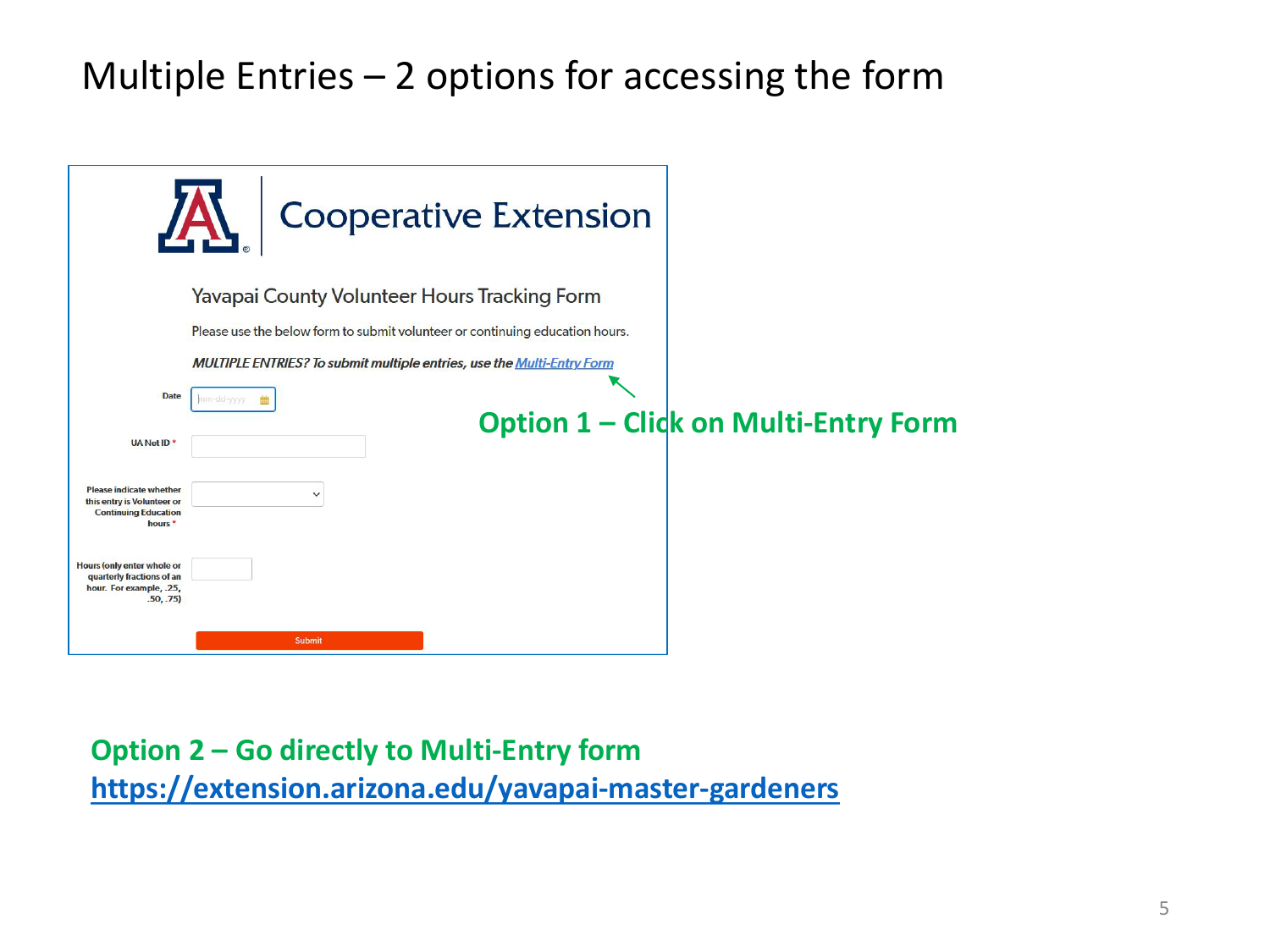## Multiple Entries Form

|   |                       | <b>Yavapai County Volunteer Hours Tracking</b>                                             |                            |                     |                                 |              |                                      |                                                                                                   |                     | A                               |                                     |                                     |                             |  |
|---|-----------------------|--------------------------------------------------------------------------------------------|----------------------------|---------------------|---------------------------------|--------------|--------------------------------------|---------------------------------------------------------------------------------------------------|---------------------|---------------------------------|-------------------------------------|-------------------------------------|-----------------------------|--|
|   | <b>III</b> My Apps    |                                                                                            | Yavapai Volunteer Tracking |                     | AC                              | 5            |                                      | To submit, click "SAVE" or "Apply Changes"                                                        |                     |                                 |                                     |                                     |                             |  |
|   | Home                  | Users                                                                                      | Volunteers                 | $_{\odot}$<br>Hours | Yavapai Sub                     |              |                                      | Save will submit and take you to another screen.<br>Apply Changes will submit and keep you on the |                     |                                 |                                     |                                     |                             |  |
| o |                       | <b>Yavapai Submissions</b>                                                                 |                            | Reports & Charts    | <b>Multi Entry Form (YAV)</b>   |              | in a few minutes.                    | same page in case you need to leave and come back                                                 |                     |                                 | Save                                | <b>Apply Changes</b>                | Cancel                      |  |
|   |                       | Please use this form to submit multiple entries of volunteer hours. Be sur                 |                            |                     |                                 |              |                                      |                                                                                                   |                     |                                 |                                     |                                     |                             |  |
|   |                       | For the Hours entries, please enter whole hours / quarter-hour increments (.25, .50, .75). |                            |                     |                                 |              |                                      |                                                                                                   |                     |                                 |                                     |                                     |                             |  |
|   | <b>New Submission</b> | More $\blacktriangleright$                                                                 |                            |                     |                                 |              |                                      |                                                                                                   |                     |                                 |                                     |                                     | 0 Submissions               |  |
|   |                       |                                                                                            |                            |                     |                                 |              |                                      |                                                                                                   |                     |                                 |                                     |                                     |                             |  |
|   |                       | <b>Date</b>                                                                                | <b>UA Net ID</b>           |                     | County   CE vs. Vol.            | <b>Hours</b> | <b>Volunteer Help</b><br><b>Desk</b> | <b>Volunteer Public</b><br>Garden/Landscape<br>/Greenhouse                                        | Volunteer<br>School | <b>Volunteer Event</b><br>Table | <b>Volunteer Other</b><br>(Explain) | <b>CE Explanation</b>               | No<br>Confirmation<br>Email |  |
|   |                       | 08-18-2021                                                                                 | barnesm                    | Yavapai             | Volunteer                       | 1.0          |                                      |                                                                                                   |                     |                                 | <b>Attend MGA</b><br>Meeting        |                                     | ☑                           |  |
|   |                       | 08-18-2021                                                                                 | barnesm                    | Yavapai             | Continuing<br><b>Education</b>  | 1.0          |                                      |                                                                                                   |                     |                                 |                                     | <b>MGA Meeting guest</b><br>speaker | ☑                           |  |
|   |                       | 08-24-2021                                                                                 | barnesm                    | Yavapai             | Volunteer                       |              | 1.25 Training                        |                                                                                                   |                     |                                 |                                     |                                     | □                           |  |
|   |                       |                                                                                            | barnesm                    | Yavapai             |                                 |              |                                      |                                                                                                   |                     |                                 |                                     |                                     | $\Box$                      |  |
|   |                       |                                                                                            |                            | Yavapa              |                                 |              |                                      |                                                                                                   |                     |                                 |                                     |                                     | $\Box$                      |  |
|   |                       |                                                                                            |                            | Yavapai             |                                 |              |                                      |                                                                                                   |                     |                                 |                                     |                                     | □                           |  |
|   |                       |                                                                                            |                            |                     |                                 |              |                                      |                                                                                                   |                     |                                 |                                     |                                     |                             |  |
|   |                       |                                                                                            |                            |                     |                                 |              |                                      |                                                                                                   |                     |                                 |                                     |                                     |                             |  |
|   |                       |                                                                                            |                            |                     |                                 |              |                                      |                                                                                                   |                     |                                 |                                     |                                     |                             |  |
|   |                       |                                                                                            |                            |                     | 1) Enter date, NetID, Vol vs    |              |                                      | (2) Enter volunteer activity                                                                      |                     |                                 | or                                  |                                     |                             |  |
|   |                       |                                                                                            |                            |                     | <b>CE &amp; number of hours</b> |              |                                      |                                                                                                   |                     |                                 |                                     |                                     |                             |  |
|   |                       |                                                                                            |                            |                     |                                 |              |                                      |                                                                                                   |                     |                                 |                                     | 3) Enter CE Activity                |                             |  |

**④**If you *No Confirmation Email* you will NOT be sent an email confirmation; if you DO NOT √ No Confirmation *Email* you will be sent an email confirmation for each line entered. See pg 9. 6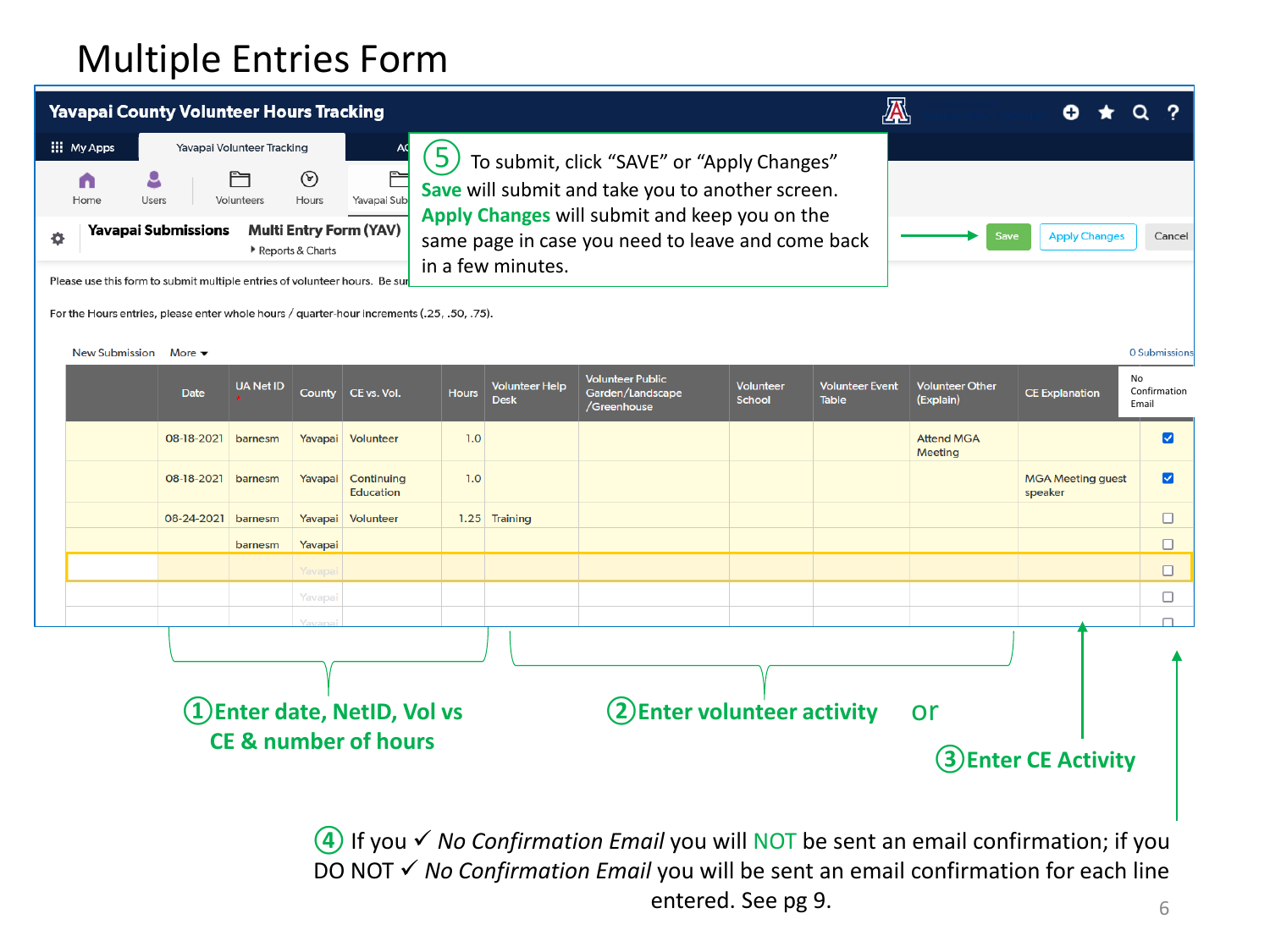#### Examples to give you an idea of where to post your volunteer activities - only need a few words

|                                                                                                                                                                                                                                                                                                                                                                                      | <b>Volunteer Hours</b>                                                                                                                                                                                                                                                                                                                                            |
|--------------------------------------------------------------------------------------------------------------------------------------------------------------------------------------------------------------------------------------------------------------------------------------------------------------------------------------------------------------------------------------|-------------------------------------------------------------------------------------------------------------------------------------------------------------------------------------------------------------------------------------------------------------------------------------------------------------------------------------------------------------------|
| <b>Help Desk Column</b><br>Camp Verde Desk<br>Prescott Lunch & Learn (or could also be reported as CE)<br>Prescott - tallying contacts<br>Camp Verde remote email<br>Prescott research for HD                                                                                                                                                                                        | <b>Event Table Column</b><br><b>School Column</b><br>Chino Valley FM<br>XX school - after school program<br>XX Garden Club plant sale info table<br>School Lesson Plan project<br>Check-out supplies                                                                                                                                                              |
|                                                                                                                                                                                                                                                                                                                                                                                      | <b>Other Column</b><br>Connections                                                                                                                                                                                                                                                                                                                                |
| Public Garden / Landscape / Greenhouse Column<br>Yavapai College Greenhouse<br><b>Highlands Center Board</b><br><b>Highlands Center Landscape</b><br>Heritage Zoo Garden<br><b>Sharlot Hall Museum</b><br>Sedona Heritage Museum<br>Sedona Childrens' Garden<br><b>HOA Landscape</b><br><b>Community Garden</b><br>City of Sedona Landscape Project<br>VA (grounds, greenhouse, CLC) | Yavapai Gardens editing<br>Meet a MG<br><b>Mentoring MG</b><br>Meeting with mentee<br>Seed project<br>MGA committee meetings<br>Officer / committee activities<br>Plant database<br>NHI data entry<br>Plant sale activities<br>Extension office landscape maintenance<br>Advice to neighbors<br>Speaker Bureau Zoom co-host<br>Prepared/delivered presentation on |

#### **Continuing Education Hours**

**CE Explanation** Column

IPM webinar YouTube "Eating Beauty" MGA mtg Microgreens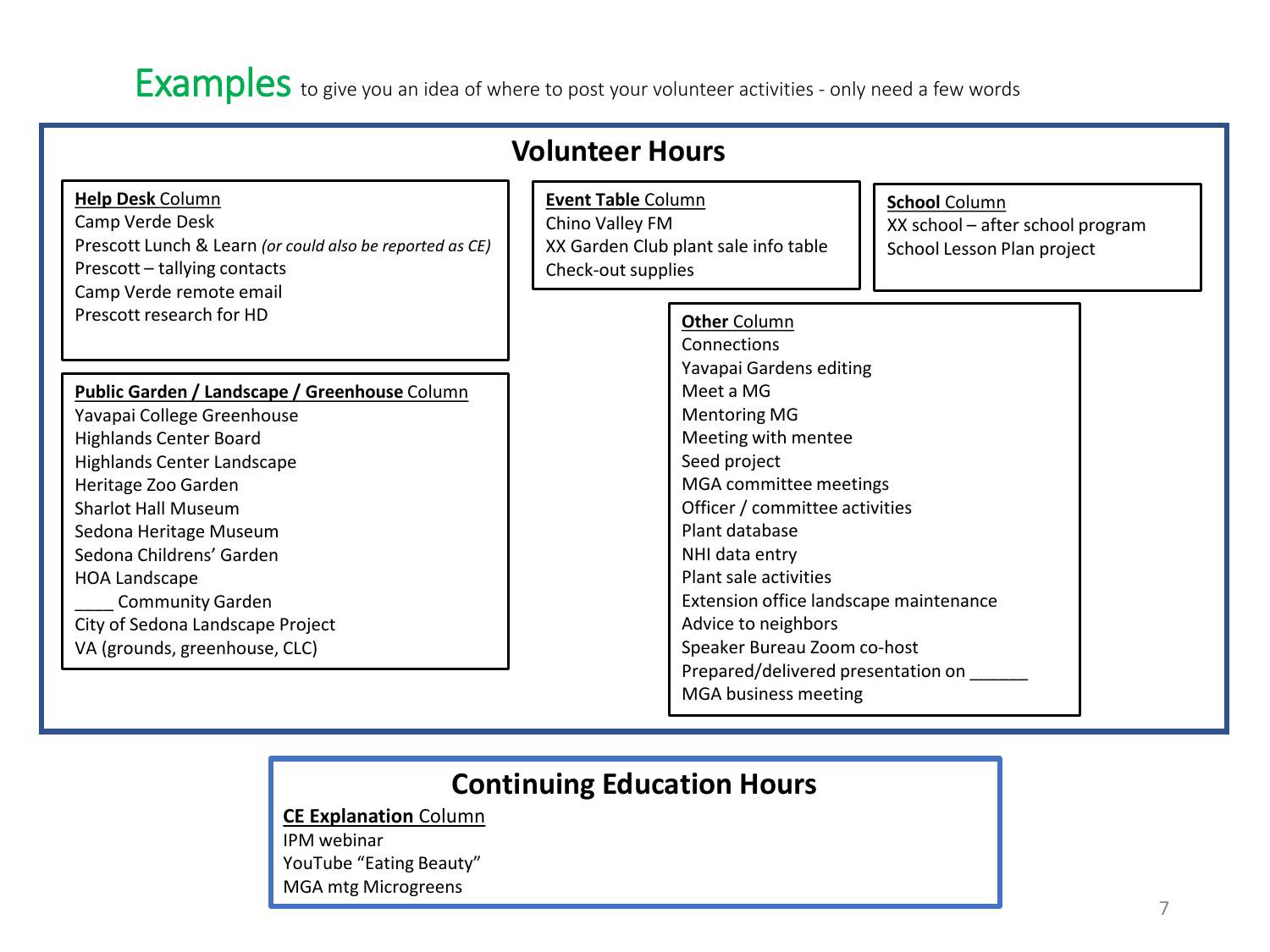# Input Tips

- $\triangleright$  To copy NetID on subsequent lines on Multiple Entry Form
	- 1. Enter Net ID on first line
	- 2. Drag curser from entry to subsequent lines so they are highlighted
	- 3. Right click mouse
	- 4. Select "Fill Down"
- When you enter the date, either you enter the entire date, e.g. 8/21/21 or click on the calendar to select the date**. Be sure that the year gets entered**. **This is important if you are reporting hours for the previous calendar year. The default is the current calendar year.**
- $\triangleright$  There is no edit on NetID be sure it is entered correctly. You NetID is on the MGA Directory.
- $\triangleright$  If entering bulk hours for the month, e.g. maintaining Sharlot Hall landscape, enter the date of the last day of the month, e.g. 7/31/21 and the total hours for that month. No need to make separate entries for each date of same activity.
- $\triangleright$  If you start to make entries on a line on the Multiple Entries form and decide not to fill in that line, you may receive an error message when you try to Save, as the systems thinks you forgot to finish. In that case enter 0 in the hours field. When I review the entries, I will delete that line of partial data.
- Please still try to have your hour submitted by the 5<sup>th</sup> of the following month so reports can be pulled, nametags can be ordered, etc.
- $\triangleright$  If you want to print your screen entries before saving/submitting
	- **1. PC - Press the main Win key and PrtSc at the same time**. This will take a screenshot of the entire current screen. The screen may flash or dim to let you know the shot was successfully taken. OR, you can press the Alt and PrtSc keys. Image will be saved to your Screenshots folder.
	- **2. MAC Press Shift-Command-3** keys in combination. Screenshots are saved to MACs desktop in PNG format.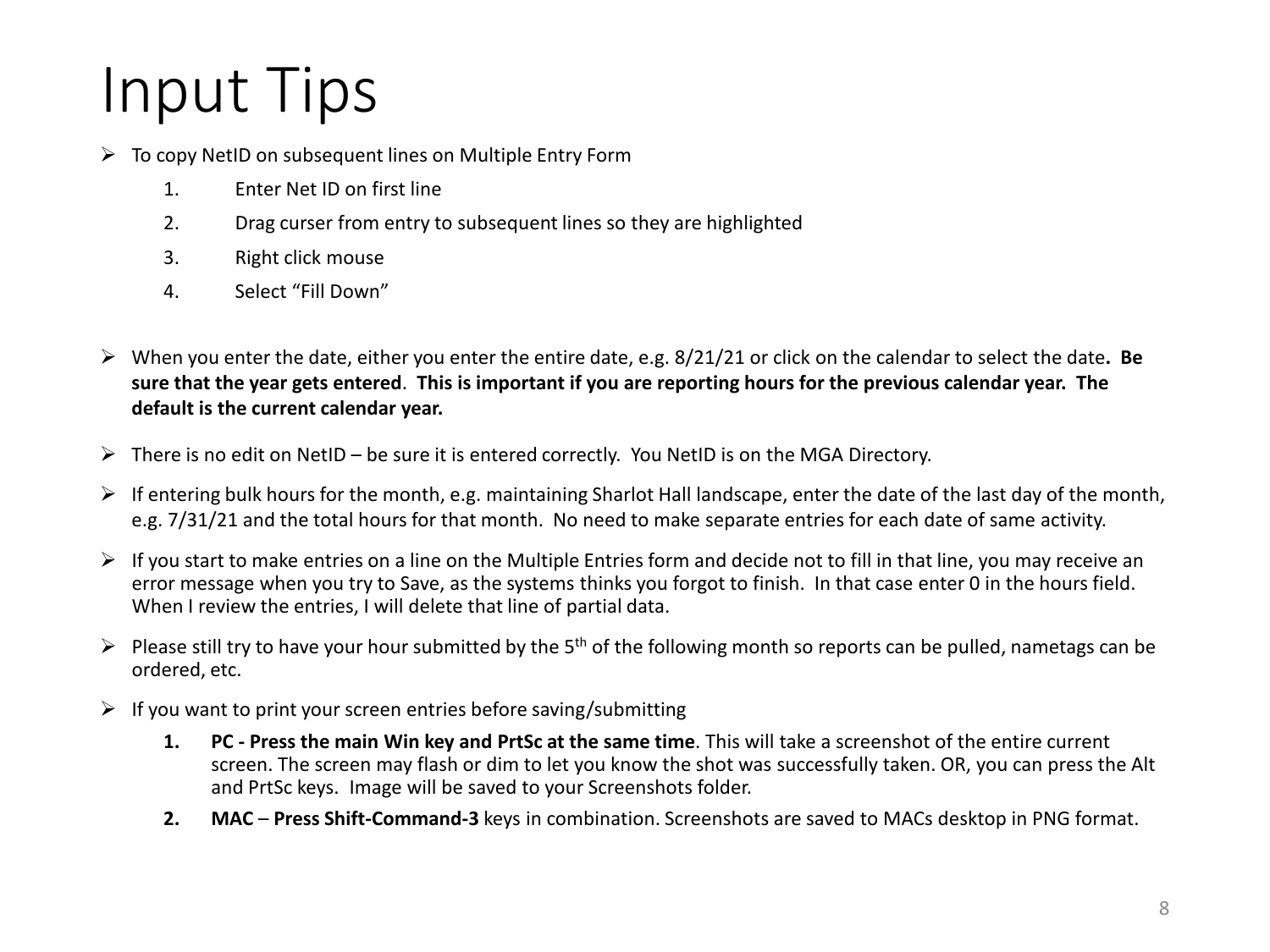# Email Reports

If you used the single-entry form or if you used the multi-entry form and did not check *No Confirmation Email*, you will receive a confirmation email – example:

Hi, Mary!

Thank you for entering your recent hours! This e-mail is to confirm that 3.5 hours have been recorded for the date of 08-23-2021. If this is inaccurate or you need to make any corrections to this submission, please contact your local county office to have your entry corrected. Be sure to reference Submission ID# 243993 to ensure the right record is corrected.

#### If you have an "active" status you will receive an email report on the  $1<sup>st</sup>$  of each month – it will include:

- o all time (cumulative) volunteer & continuing education hours
- o current fiscal year volunteer & continuing education hours
- o all individual hours reported for the 2 most recent years

This will allow you to see what has been posted and request corrections if needed.

Notify Mary Barnes if you **do not** want to receive the report.